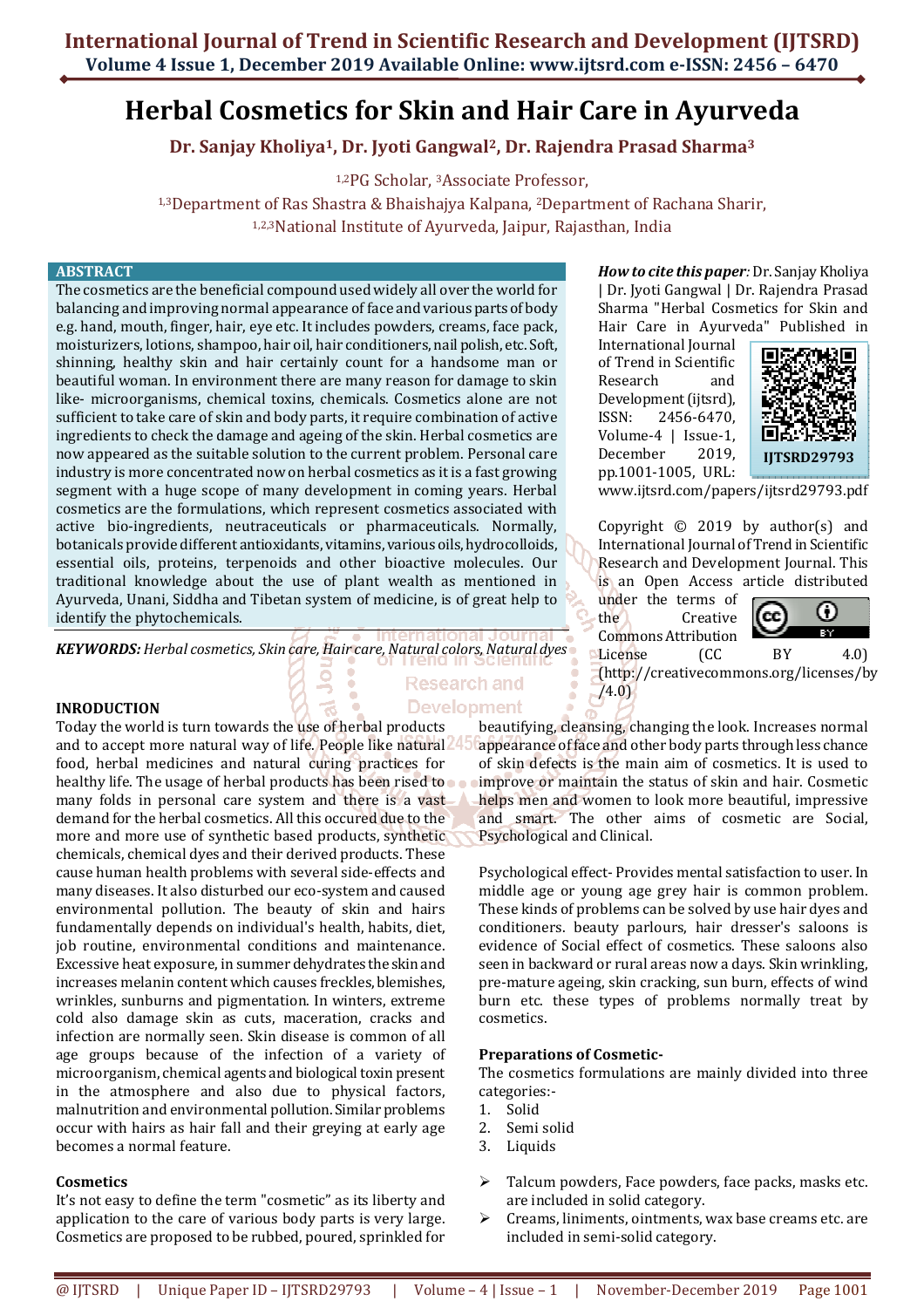#### International Journal of Trend in Scientific Research and Development (IJTSRD) @ www.ijtsrd.com eISSN: 2456-6470

 $\triangleright$  Lotions, hair oil, moisturizers, conditioners, cleansing milk, shampoos, mouthwashes, liniments, deodorants, sprays, etc. are included in liquid category.

#### **Herbal Cosmetics**

Herbal cosmetics are the formulations, which represent cosmetics related with active bioactive contetnts. Normally botanicals provide different vitamins, antioxidants, various oils, essential oils, dyes, tannins, alkaloids, carbohydrates, proteins, terpenoids and other bioactive molecules.

## **Preparation of herbal cosmetics**

In preparation, suitable bioactive contents or their extracts are used along with requisite ingredients basically used for cosmetics. It need selection of suitable emulsifying agent,

appropriate ingredient composition and modified methodology to obtain desirable product of specified parameters. Other parameters like organoleptic characteristics, viscosity, pH, stability towards light and refrigeration should also be evaluated.

## **Coloring ingredients**

Every person has his own choice and liking for color and nature manifests itself. Since Ancient time colors are well recognized. Addition of colors enhances the general appearance of products. The cosmetics products are generally colored by synthetic or natural coloring agents but in herbal-based cosmetics, use natural coloring agents because of their non-toxic, safe and eco-friendly characteristics.

| S.<br>No. | <b>Botanical/Common name</b>                | <b>Family</b>       | <b>Distribution</b>                       | <b>Uses</b>                                                                                                                                                                                                               |  |
|-----------|---------------------------------------------|---------------------|-------------------------------------------|---------------------------------------------------------------------------------------------------------------------------------------------------------------------------------------------------------------------------|--|
| 1.        | Adhatoda vasica Nees<br>(Vasaca);           | Acanthaceae         | Throughout India                          | Fresh leaves juice/extract-skin affection and<br>control of scabies                                                                                                                                                       |  |
| 2.        | Ailanthus excelsa Roxb.<br>(Maharukh),      | Simaroubaceae       | Throughout India                          | Leaves extract-skin eruption and useful in<br>skin creams and lotions.                                                                                                                                                    |  |
| 3.        | Allium sativum Linn.<br>$(Garlic)$ , -      | Alliaceae           | Throughout India                          | Garlic oil -<br>source of sulphur<br>1.<br>useful to control sores, pimples and<br>2.<br>acne.<br>3.<br>used in skin lotions and creams.                                                                                  |  |
| 4.        | Aloe vera Linn. (Ghikanwar),                | Liliaceae<br>or i r | Indian continent<br>end in Scientific     | 1. Leaves juice, pulp or extracted material -<br>applied on skin for smoothness, healing,<br>controlling skin burn, sun burn and injury.<br>2. Used in moisturizers, lotions, creams, hair<br>tonic, shaving creams, etc. |  |
| 5.        | Andropogon muricatus Retz.<br>(Khas),       | Poaceae             | <b>Throughout India</b>                   | Powdered root paste with red sandal wood -<br>used to cure irritated skin and allergies.                                                                                                                                  |  |
| 6.        | Azadirachta indica A. Juss.<br>$(Neem)$ .;  | Meliaceae           | Indian warmer<br>parts<br><u></u>         | 1. Bark, seed, fruits and leaves-contain<br>diterpenes<br>2.antiseptic agent; 3.useful in curing<br>wounds, skin deseases, leprosy, ulcers etc.                                                                           |  |
| 7.        | Buchanania lanzan Spreng.<br>(Chironnji),   | Anacardiaceae;      | <b>Throughout India</b><br>(up to 1000 m) | Kernel powder is useful in skin ointments to<br>cure itch, blemishes, rashes and spots.                                                                                                                                   |  |
| 8.        | Butea frondosa Koenig ex<br>Roxb. (Dhak),   | Fabaceae;           | Throughout India<br>(up to 1200 m).-      | 1. Leaves extract - useful in pimples<br>2. seed extract-fungal infection and bruises.                                                                                                                                    |  |
| 9.        | Carica papaya Linn.<br>(Papaya),            | Caricaceae;         | Throughout India                          | 1. Milky juice of unripe fruit - for facial and<br>face cream<br>2.fruit pulp -make skin soft and remove<br>blemishes.                                                                                                    |  |
| 10.       | Cassia tora Linn. (Panwar),;                | Caesalpiniaceae     | Throughout India                          | Leaves and seed extract-useful for skin<br>infection, ringworm, eruption, etc.                                                                                                                                            |  |
| 11.       | Citrus limon (Linn.) Burm.f.<br>$(Nimbu)$ , | Rutaceae;           | Throughout<br>India-                      | 1. Potential source of vitamin C<br>2. oil - reduce skin itching and skin<br>nourishment<br>3. pulp - useful as a facial ingredients.                                                                                     |  |
| 12.       | Cocos nucifera Linn.<br>(Nariyal),          | Arecaceae           | Hot damp region<br>of India               | Coconut oil-useful for skin itching and<br>rashes.                                                                                                                                                                        |  |
| 13.       | Cucumis sativus Linn.<br>(Khira), -         | Cucurbitaceae;      | Throughout India                          | Water extract of fruits and seeds protect<br>skin from sunburn.                                                                                                                                                           |  |
| 14.       | Curcuma longa Linn. (Haldi),                | Zingiberaceae;      | Throughout<br>India-                      | 1.Rhizome powder- possesses anti-<br>inflammat1ory and anti-oxidant properties;<br>2.used extensively in facial, face creams and<br>ointments.                                                                            |  |
| 15.       | Cuscuta reflexa Roxb. (Akash<br>bel),       | Convolvulaceae      | Throughout India                          | Plant extract is useful to control dermatitis,<br>itching and ringworm.                                                                                                                                                   |  |

#### **Table 1: Botanicals used for skin care and hair care-**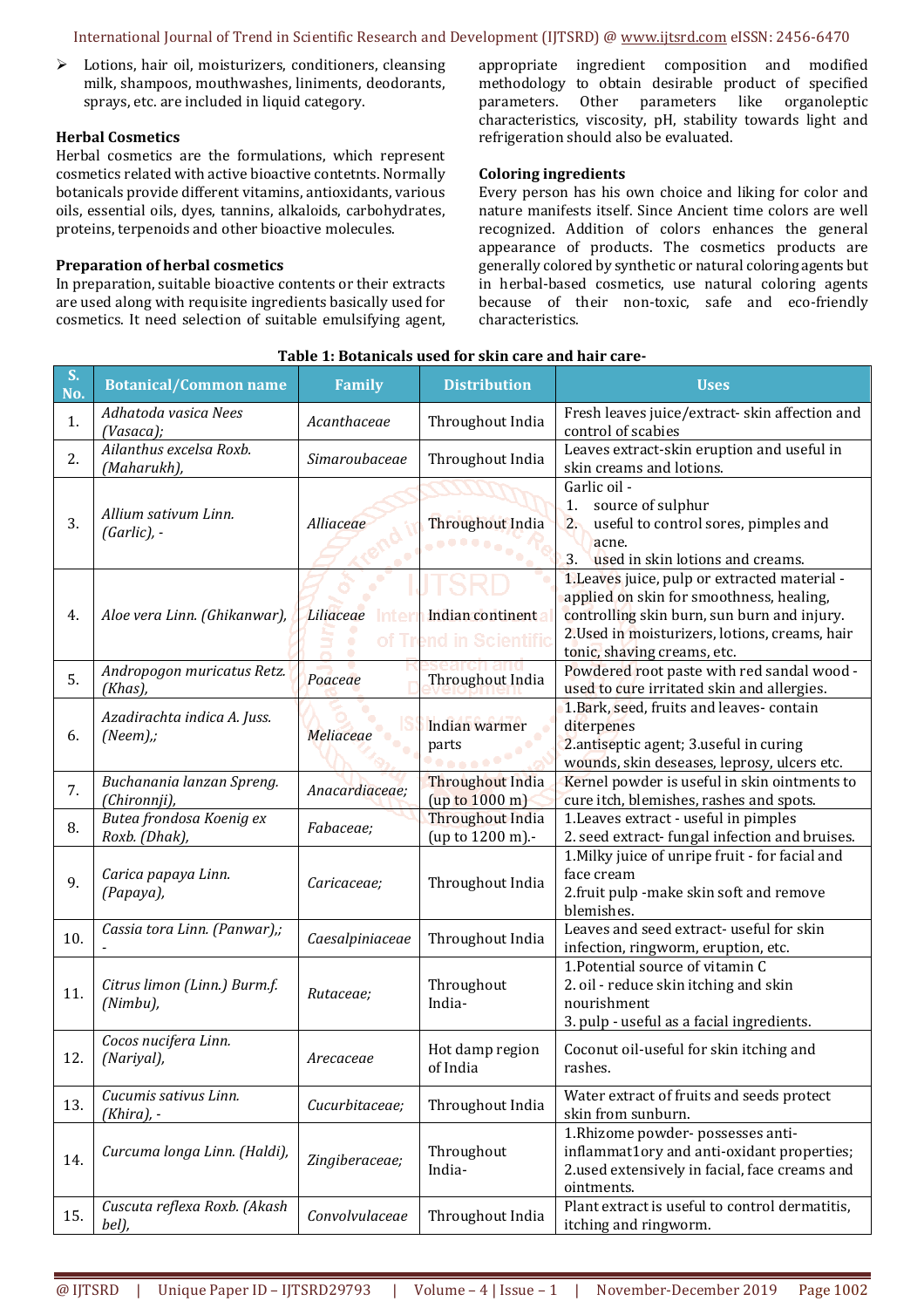# International Journal of Trend in Scientific Research and Development (IJTSRD) @ www.ijtsrd.com eISSN: 2456-6470

| 16. | Cydonia oblonga Mill. (Bile)                                              | Rosaceae       | North-West<br>Himalayas                         | Seed extract - used for beautification and<br>protection of skin.                                                                                                                                                  |  |
|-----|---------------------------------------------------------------------------|----------------|-------------------------------------------------|--------------------------------------------------------------------------------------------------------------------------------------------------------------------------------------------------------------------|--|
| 17. | Eclipta alba (Linn.) Hassk.<br>(Bhringraj),                               | Asteraceae;    | Throughout India                                | Paste of herb -useful to control skin diseases<br>and eczema                                                                                                                                                       |  |
| 18. | .Euphorbia thymifolia Linn.<br>(Choti dhudhi),                            | Euphorbiaceae; | Throughout India                                | Plant extract -useful to control ringworm<br>and skin infections.                                                                                                                                                  |  |
| 19. | Jasminum grandiflorum<br>Linn. (Chameli),                                 | Oleaceae;      | Throughout India                                | 1. Essential oil extracted from flowers- used<br>in skin creams and lotions to control skin<br>diseases.<br>2. Essential oil extracted from plant-used in<br>creams for the protection from sunburn.               |  |
| 20. | Juniperus communis Linn.<br>(Aaraar),;                                    | Cupressaceae   | Himalaya region<br>$(1700-4200 \text{ m})$ -    | Whole plant extract-useful in skin creams to<br>control skin rejuvenation.                                                                                                                                         |  |
| 21. | Lavandula vera DC. syn. L.<br>officinalis Chaix (Lavender),               | Lamiaceae;     | Jammu &<br>Kashmir-                             | Essential oil -used in skin anti-acne cream.                                                                                                                                                                       |  |
| 22. | Leucas aspera Spreng. (Hul<br>$Khusa),; -$                                | Lamiaceae      | Throughout India                                | Juice of leaves - applied to control scabies,<br>skin psoriasis, chronic skin, skin eruption<br>and eczema                                                                                                         |  |
| 23. | Mallotus philippensis Muell.-<br>Arg. (Kamala),                           | Euphorbiaceae; | Throughout<br>India-                            | Flower powder - useful to control scabies,<br>ringworm, leprous eruption, etc.                                                                                                                                     |  |
| 24. | Mangifera indica Linn.<br>(Aam),                                          | Anacardiaceae; | Throughout<br>India-                            | Plant extract possesses anti-oxidant<br>properties.                                                                                                                                                                |  |
| 25. | Matricaria chamomilla Linn.<br>(Babuna), -                                | Asteraceae;    | Himalayan hills                                 | Leaves extract - applied in anti-acne cream.                                                                                                                                                                       |  |
| 26. | Mimosa pudica Linn.<br>(Lajwanti),                                        | Mimosaceae;    | Throughout India                                | Herb extract -applied in skin creams and<br>lotions to control itching.                                                                                                                                            |  |
| 27. | Momordica charantia Linn.<br>(Karela), -                                  | Cucurbitaceae; | Throughout India                                | Plant extract possesses antioxidant<br>properties.                                                                                                                                                                 |  |
| 28. | Ocimum sanctum Linn. and<br>other Ocimum spp. (Tulsi), -                  | Lamiaceae,     | Throughout India                                | Leaves extract -useful to control skin<br>infection and rejuvenation.                                                                                                                                              |  |
| 29. | Phyllanthus emblica Linn.<br>syn. Emblica officinalis<br>Gaertn., (Amla), | Euphorbiaceae; | Tropical and<br>subtropical<br>regions of India | Fruit extract possesses anti-oxidant<br>properties.                                                                                                                                                                |  |
| 30. | Pistia stratiotes Linn. (Water<br>lettuce), -                             | Araceae        | throughout India                                | Leaves extract - applied to control chronic<br>skin disorders.                                                                                                                                                     |  |
| 31. | Prunus amygdalus Batsch.<br>(Badam),                                      | Rosaceae;      | Himalayan<br>regions (2300<br>meters)           | Kernel extract - used in sun creams and<br>other formulations to make the skin fair and<br>beautification creams.                                                                                                  |  |
| 32. | Psoralea corylifolia Linn.<br>(Babchi), -                                 | Fabaceae;      | <b>Throughout India</b>                         | Seeds extract possesses potential to control<br>skin diseases.                                                                                                                                                     |  |
| 33. | Rosa damascena Mill. (Lal<br>gulab),                                      | Rosaceae;      | Throughout India                                | Essential oil extracted from flowers - used in<br>skin creams, lotions and ointment for<br>beautification, smoothness and protection<br>from sunburns.                                                             |  |
| 34. | .Santalum album Linn.<br>(Chandan),                                       | Santalaceae;   | Dry regions of<br>India-                        | 1. Paste of hardwood- used in face pack;<br>essential oil used in preparation of creams,<br>ointments and lotions for skin beautification<br>and protection from sunburn;<br>2. possesses anti-oxidant properties. |  |
| 35. | Saussurea lappa C.B. Clarke<br>(Kuth),                                    | Asteraceae;    | Himalayan hills                                 | Roots extract -used in ointments for chronic<br>skin diseases.                                                                                                                                                     |  |
| 36. | Sesamum indicum Linn. (Til),                                              | Pedaliaceae;   | Throughout India                                | Seed extract -useful for skin protection and<br>rejuvenation.                                                                                                                                                      |  |
| 37. | Swertia chirayita (Roxb. ex<br>Flem.) Karst. (Cheretta),                  | Gentianaceae;  | Himalayas                                       | Bark powder extract controls skin affections;<br>possesses antioxidant properties.                                                                                                                                 |  |
| 38. | Withania somnifera Dunal<br>(Aswagandha),                                 | Solanaceae;    | Drier parts of<br>Himalayas                     | Whole plant extract - used in skin cleansing<br>formulations and possesses antioxidant<br>properties.                                                                                                              |  |
| 39. | Zea mays Linn. (Makka),;                                                  | Poaceae        | Throughout<br>India-                            | Stigma extract - used in creams and lotions<br>for skin rejuvenation                                                                                                                                               |  |
| 40  | Acacia concinna DC.<br>(Shikakai),                                        | Mimosaceae;    | Tropical forest of<br>India -                   | Pods extract - used as hair cleanser and for<br>control of dandruff.                                                                                                                                               |  |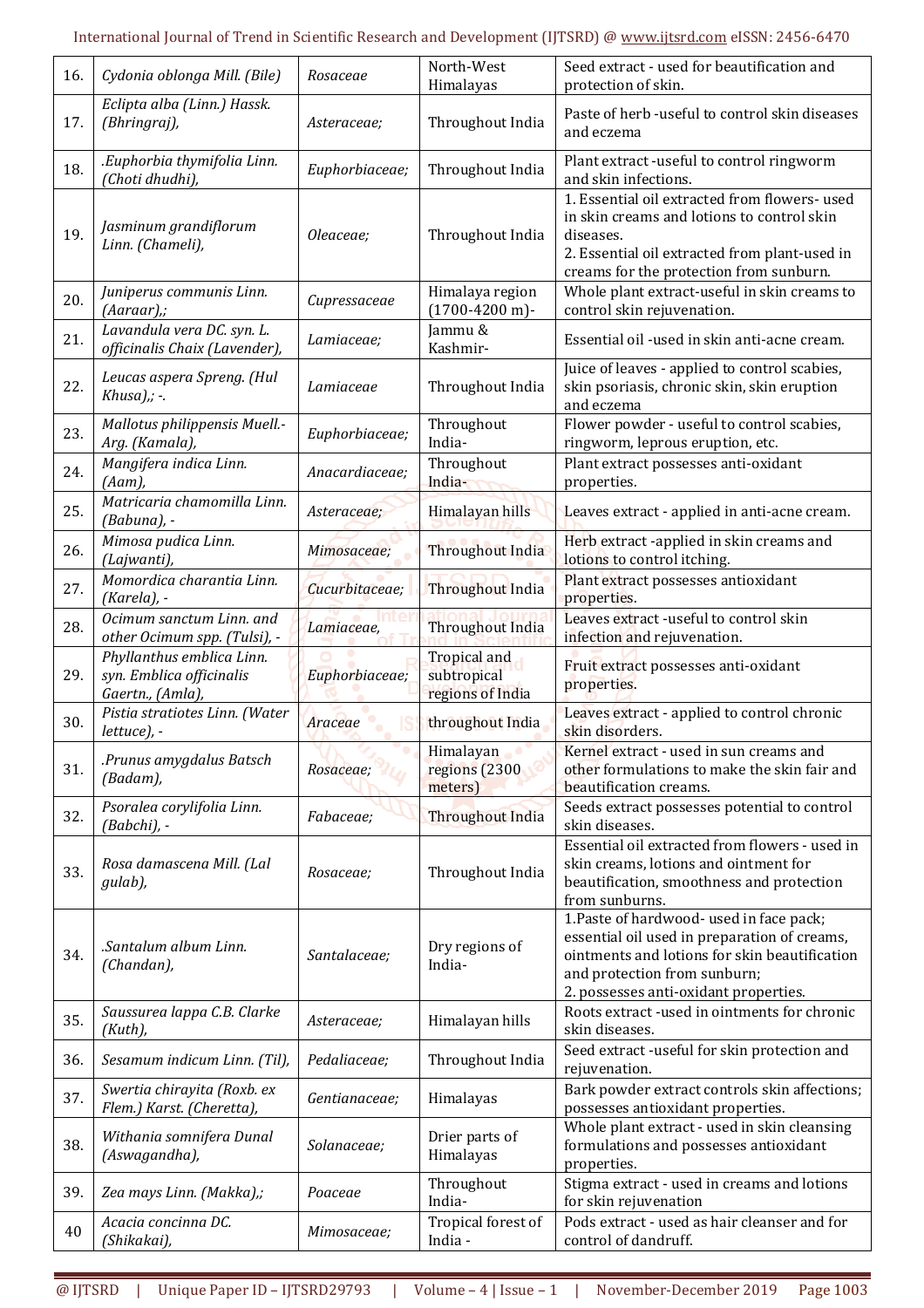| 41  | Arnica montana Linn.<br>(Arnica),                  | Asteraceae;    | Cultivated<br>sparingly in India   | 1. Flowers extract - used in hair oil as a tonic<br>material.<br>2. It stimulates the hair follicles.                                   |
|-----|----------------------------------------------------|----------------|------------------------------------|-----------------------------------------------------------------------------------------------------------------------------------------|
| 42  | Betula pendula (Birch),                            | Betulaceae;    | North West India                   | Extract of leaves - used as anti-dandruff.                                                                                              |
| 43  | Brassica spp. (Mustard), -                         | Brassicaceae;  | Throughout India                   | Seed oil - used as hair oil and useful for hair<br>nourishment.                                                                         |
| 44  | Calendula officinalis Linn.-<br>(Marigold),        | Asteraceae;    | Cultivated in<br>India             | Flowers extract -used in hair creams for<br>smoothening effect.                                                                         |
| 45  | Carthamus tinctorius Linn.<br>(Safflower),         | Asteraceae;    | Indian plains-                     | Alcoholic extract - used in hair tonics.                                                                                                |
| 46  | Centella asiatica (Linn.)<br>Urban (Mandukaparni), | Apiaceae;      | Throughout India                   | Whole plant extract - used for the growth<br>and maintenance of hairs                                                                   |
| 47  | Cocos nucifera Linn.<br>(Nariyal), -               | Arecaceae;     | Coastal parts of<br>India          | Kernel oil is a well-established hair oil,<br>which is used as such or as a basic raw<br>material for<br>preparing hair oils and tonics |
| 48  | Eclipta alba (Linn.) Hassk.<br>(Bhangra),          | Asteraceae;    | Himalayas<br>regions               | Whole plant extract -useful for hair's nourish<br>ment and dyeing.                                                                      |
| 50. | Ficus racemosa Linn.<br>(Bargad),                  | Moraceae;      | Throughout India                   | Aerial root powder is mixed with coconut oil<br>for massage to check falling hairs.                                                     |
| 51. | Juglans regia Linn. (Akroot),                      | Juglandaceae;  | Himalayas<br>(temperate<br>region) | Leaves and hull of fruits - used for hair<br>dyeing.                                                                                    |
| 52. | Lawsonia inermis Linn.<br>(Henna),                 | Lythraceae;    | Throughout India                   | Leaves paste - used for hair dyeing and<br>nourishment                                                                                  |
| 53. | Nardostachys jatamansi DC.<br>(Jatamansi),         | Valerianaceae; | <b>Alpine Himalayas</b>            | Extract of rhizome -used in hair tonics for<br>their growth.                                                                            |
| 54. | Phyllanthus emblica Linn.<br>(Amla),               | Euphorbiaceae; | Throughout India                   | Fruit extract - used in oils for promotion of<br>hair growth.                                                                           |
| 55. | Salvia officinalis Linn.<br>(Sage),                | Lamiaceae;     | Cultivated in<br>gardens           | Aqueous extract -used as hair conditioner.                                                                                              |
| 56. | Sapindus mukorossi Gaertn.<br>(Ritha),             | Sapindaceae;   | search and<br>in India<br>löpment  | Cultivated Extract of fruit coat works as<br>natural shampoo: used in herbal shampoo as<br>hair cleanser.                               |
| 57. | Saussurea lappa C.B. Clarke<br>(Kuth),             | Asteraceae;    | Himalayas <sup>70</sup>            | Roots extract - used in hair dyeing                                                                                                     |
| 58. | Sesamum indicum Linn. (Til),                       | Pedaliaceae;   | <b>Warmer regions</b><br>of India  | Seed oil is one of the major source of hair<br>oils, which is used as such or a base for<br>preparing specific hair oils.               |
| 59. | Terminalia bellirica Roxb.<br>(Behera),            | Combretaceae;  | Throughout<br>India-               | Seed extract and oil is good for hair dyeing<br>preparation.                                                                            |
| 60. | Terminalia chebula Retz.<br>(Harra),               | Combretaceae;  | Throughout<br>India-               | Seed extract -used in hair care formulations.                                                                                           |
| 61. | Thymus serpyllum Willd.<br>(Banajwain),            | Lamiaceae;     | Himalayas-                         | Whole herb extract-useful for preparing hair<br>tonics.                                                                                 |
| 62. | Trigonella foenum-graecum<br>Linn. (Fenugreek),    | Fabaceae;      | Throughout India                   | Seed extract - used as hair cleanser.                                                                                                   |

# **Natural colors and dyes:-**

Natural color are obtained from following categories:-

- 1. Vegetable Origin
- 2. Animal Origin
- 3. Mineral Origin
- **1. Vegetable Origin** :
- $\triangleright$  From root, bark, stem, wood, flower, leaf and seed of plants.
- Indigo, kachnar, catechu, tesu, lal kher, turmeric, henna, cherry, saffron etc.

# **2. Animal Origin:**

- 1. By dye yielding insects
- 2. Lac, cochineal, kermes, etc.
- **3. Mineral Origin:**
- $\triangleright$  Various inorganic metallic salts and metal oxide.

Natural dyes - See table no.3